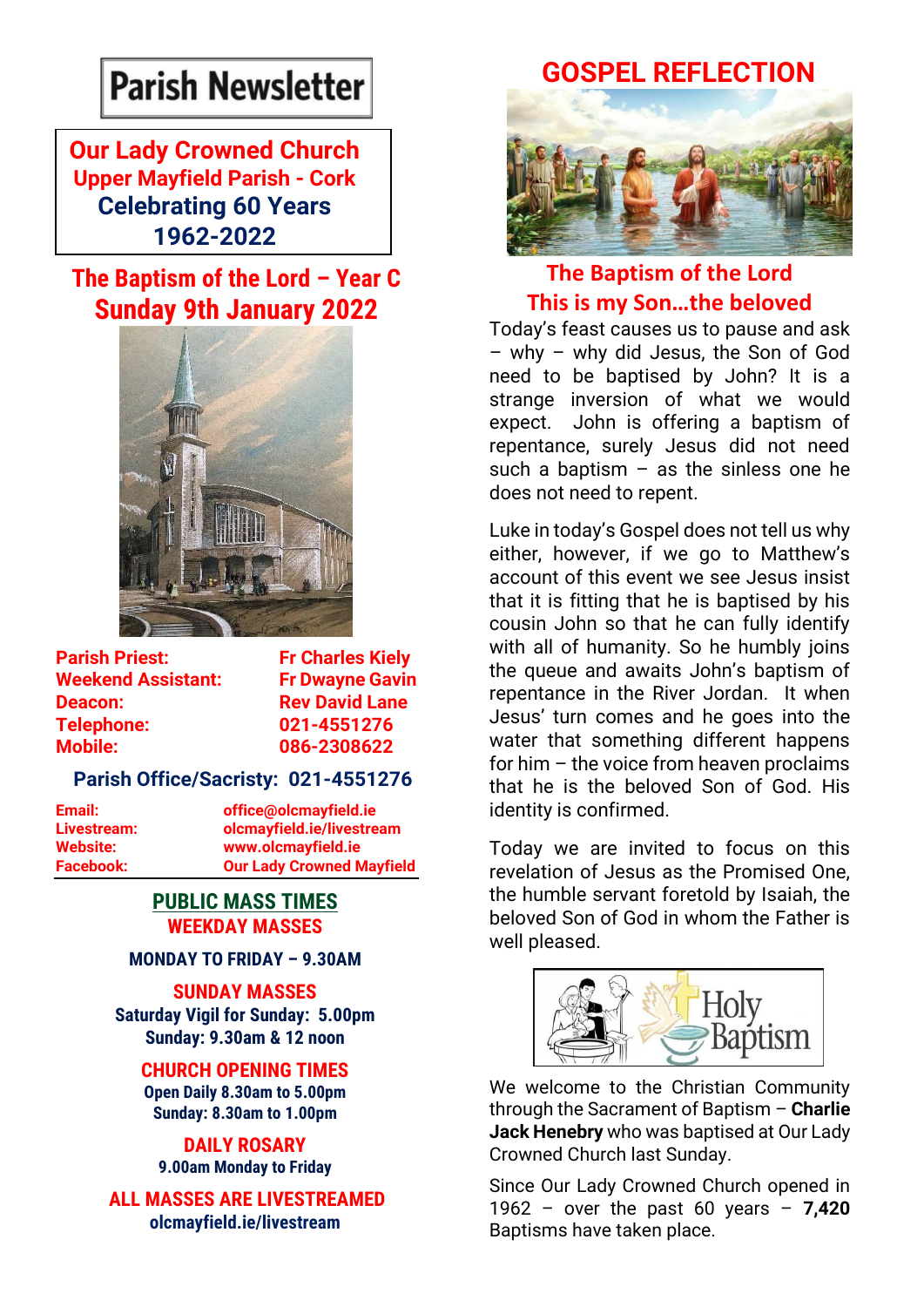

**Thank You from Br. Brian Johnson OSF** Br. Brian who spoke to us at the Masses on the 3rd Sunday of Advent wishes to acknowledge your generosity towards their Missionary Work in Kenya and Uganda. Donations received amounted to **€2,975.00**

**CHRISTMAS OFFERING and Christmas Day Collection:** Sincere thanks to all who have contributed so generously and to the various collections during the year...

### **Christmas Offering Envelopes & Calendars**

are available on the tables at the entrance to the Church.

### **SECOND COLLECTION NEXT WEEKEND**

The second collection next weekend  $-15$ <sup>th</sup> & 16<sup>th</sup> January is the Diocesan Quarterly Collection.

### **Weekly Offertory Collection Envelopes**

Your Box of Envelopes for 2022 are now available from the Parish Office – if you don't already receive a box please contact the Parish Office

### **Ministers of the Word and Eucharist**

NEW ROTAS for 2022 for Ministers of the Word and Eucharist are now available for collection in the Sacristy

#### **Shrine to St Joseph**

Every Friday here in Our Lady Crowned Church the notes and prayer requests that you place at our shrine dedicated to St Joseph and the Sleeping St Joseph will be included in our 9.30am Mass. St Joseph Prayer Cards available at the shrine in our church or from the Parish Office.

### **MASS CARDS**

Selection of Mass Cards available from the Parish Office: Sympathy Cards, Anniversary Cards & Mass Bouquet Cards.

### **COVID-19 and PERSONAL SAFETY**



#### **CONFESSIONS**

Confession available every Friday morning after the 9.30am Mass



**V. Do you reject Satan?** R. I do.

**V. And all his works?** R. I do.

**V. And all his empty promises?** R. I do.

**V. Do you believe in God, the Father Almighty, creator of heaven and earth?** R. I do.

**V. Do you believe in Jesus Christ, his only Son, our Lord, who was born of the Virgin Mary was crucified, died, and was buried, rose from the dead, and is now seated at the right hand of the Father?** R. I do.

**V. Do you believe in the Holy Spirit, the holy Catholic Church, the communion of saints, the forgiveness of sins, the resurrection of the body, and life everlasting?** R. I do.

**V. God, the all-powerful Father of our Lord Jesus Christ has given us a new birth by water and the Holy Spirit, and forgiven all our sins. May he also keep us faithful to our Lord Jesus Christ for ever and ever.** R. Amen.